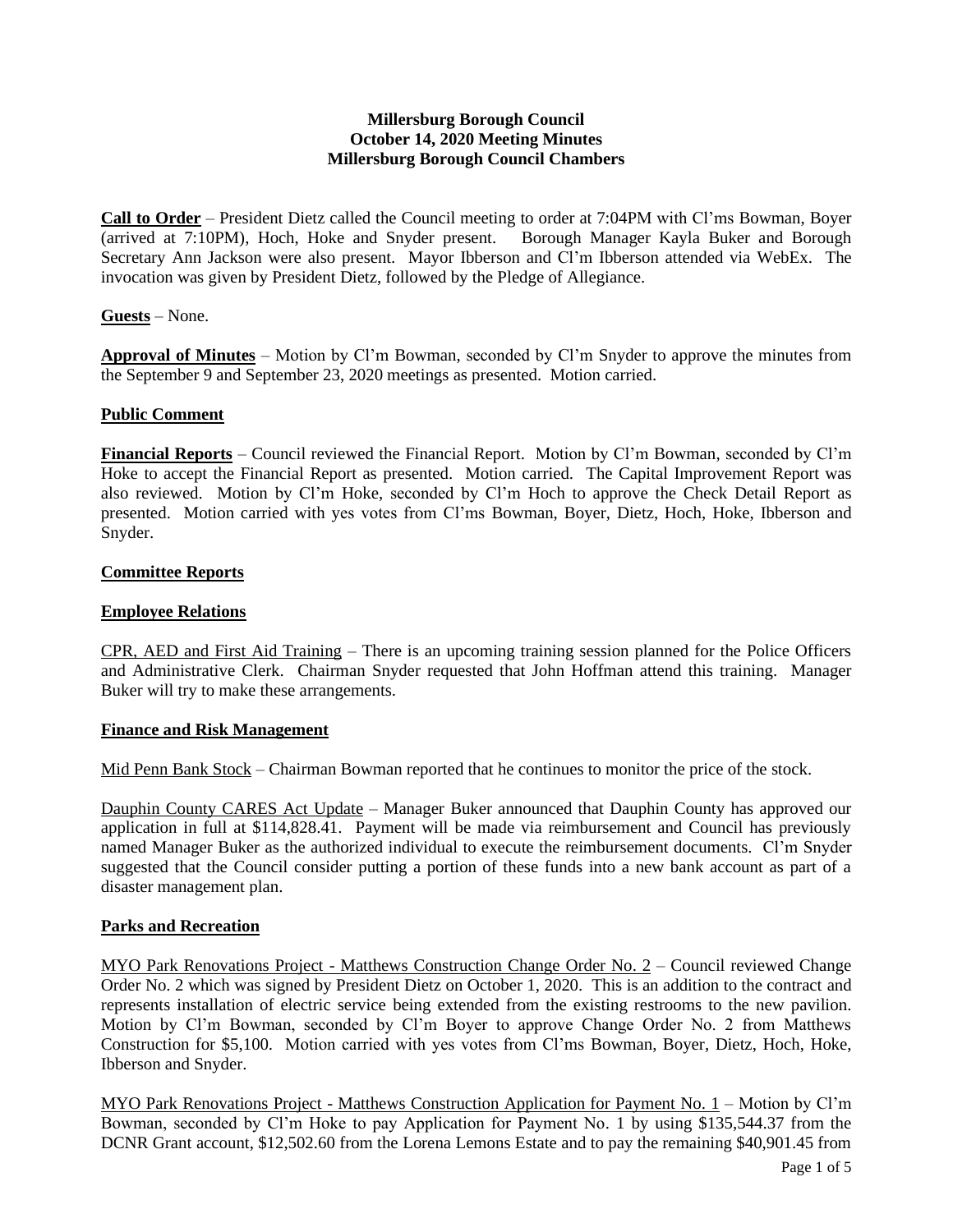the General Fund Reserve account and to seek reimbursement for the \$40,901.45 from the Gaming Grant as required by DCNR. Motion carried with yes votes from Cl'ms Bowman, Boyer, Dietz, Hoch, Hoke, Ibberson and Snyder.

MYO Park Renovations Project – Septic Tank Access – Cl'm Boyer reported that a Matthews Construction worker discovered an in-ground septic tank near the existing restrooms, while excavating for the new walkway. The tank has two accesses. Motion by Cl'm Snyder seconded by Cl'm Hoke to authorize Cl'm Boyer to have Matthews Construction workers cap the open access to the septic tank within the walkway and to restore the second access to its original underground state and to mark the spot with a boulder. Motion carried with yes votes from Cl'ms Bowman, Boyer, Dietz, Hoch, Hoke, Ibberson and Snyder.

Facility Use Agreement – VFW Post 5507 Auxiliary -Veterans' Day Ceremony – The organization requests the use of Market Square and Veterans' Park on November 8, 2020, from 5:00 to 8:00PM for a Veterans' Day observance. Motion by Cl'm Bowman, seconded by Cl'm Hoch to approve the agreement with the user fee waived and to add language that the participants will follow all of the PA Department of Health COVID-19 guidelines. Motion carried.

Facility Use Agreement – MAWT Santa Drive-Through Event – The organization requests the use of Veterans' Park on November 27, 2020, from 6:00 to 7:00PM for a drive by visit with Santa. Special requirements were reviewed. Council suggested using a staging area to hold the cars in a queue and to send ten at a time to West Street to pass by the Borough building to see Santa and Mrs. Claus. Motion by Cl'm Snyder, seconded by Cl'm Hoke to approve the agreement with no user fee. Motion carried.

Council agreed that the Public Works crew should winterize the Parks restrooms and take down the swings by October 29<sup>th</sup>.

# **Property**

Robert Koppenhaver Builder Invoices – ADA Project – Council reviewed two invoices from Robert Koppenhaver for the ADA upgrades completed at 101 West Street. The invoices were for the restroom renovations and for the exterior ramps. Motion by Cl'm Snyder, seconded by Cl'm Hoke to forward the invoice for \$18,749 (restrooms) to Dauphin County for payment using funds from Gaming Grant 20-03. Motion carried with yes votes from Cl'ms Bowman, Boyer, Dietz, Hoch, Hoke, Ibberson and Snyder. Motion by Cl'm Snyder, seconded by Cl'm Hoch to forward the invoice for \$27,761 (ramps) to Dauphin County for payment using funds from Gaming Grant 20-03. Motion carried with yes votes from Cl'ms Bowman, Boyer, Dietz, Hoch, Hoke, Ibberson and Snyder.

Requests from Groups to Use Borough Building Meeting Rooms – Chairman Hoke reported that we received a number of requests to use meeting rooms and approved the following: VFW Auxiliary may resume their meetings in Council Chambers. The Post Prom Committee may use the basement meeting room. The Police Department may use the basement meeting room for their CPR/AED/First Aid training event. Signage is to be put on the meeting room doors and tables with instructions to use the supplies provided for disinfecting before leaving.

Disposition of Spring Animals & Swings – Council agreed to post pictures of the old wooden swings on Facebook and offer them for free (limit one per family). The old Kubota riding tractor has been rendered unrepairable. Council agreed to take sealed bids for the spring riding animals and the Kubota riding tractor. Bids to be opened on November  $10<sup>th</sup>$ ; deadline for pick-up will be November  $30<sup>th</sup>$ . This is also to be advertised via Facebook. Solicitor Kerwin will be asked to create a release to be used for the successful bidders on the spring animals.

Kioti UTV – Council again discussed the status of having the Public Works crew take a safety course before the unit can be used. Motion by Cl'm Hoke, seconded by Cl'm Bowman to waive the requirement for the Public Works crew to complete a safety course before operating the UTV and to purchase a reflective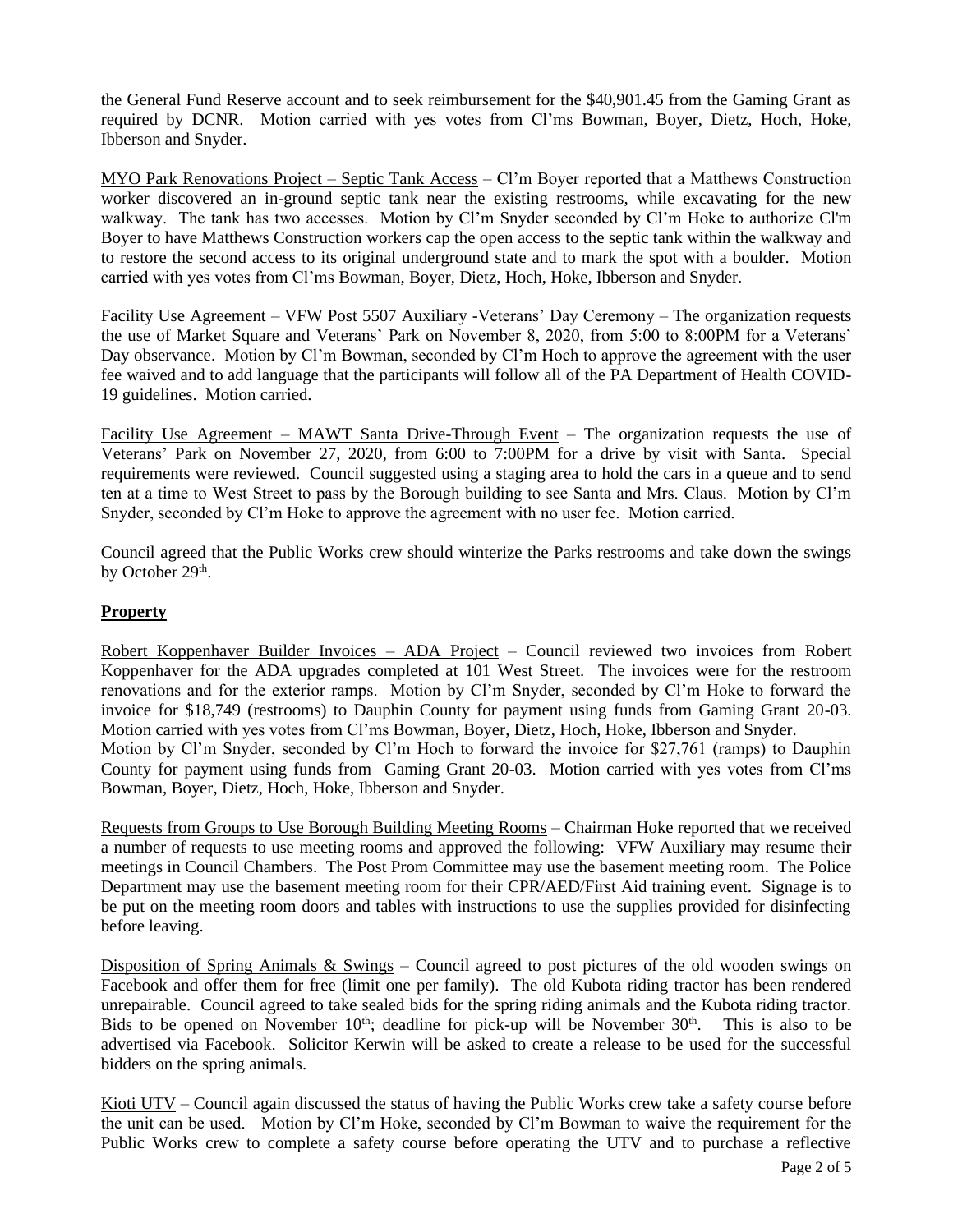triangle for the back of the machine. The Public Works crew may use the UTV, operating it under the guidelines of the PA Vehicle code and Borough employee manual and keeping off the State Routes as much as possible. Motion carried.

Tool Purchase and Repairs – Cl'm Hoke reported that he received a list from John Hoffman and will be reviewing it further. Mr. Hoffman reportedly is doing a nice job of checking and maintaining Borough equipment.

**Public Safety** – Mayor Ibberson reported that Bobby Sechler is in the hospital. President Dietz would like Rebecca Smith Witmer to be doing parking meter patrols.

# **Streets**

New Enterprise Paving Project Invoice – Council reviewed the invoice for the 2020 paving project for \$41,987.50. Motion by Cl'm Hoch, seconded by Cl'm Bowman to pay \$41,987.50 to New Enterprise from the Liquid Fuels fund, contingent upon New Enterprise submitting all required paperwork to Gannet Fleming and the Borough. Motion carried with yes votes from Cl'ms Bowman, Boyer, Dietz, Hoch, Hoke, Ibberson and Snyder.

Facility Use Agreement - Polk Street Closure – Council reviewed a request from Polk Personal Care to close Herman Street between Walnut and Race Streets on September 29<sup>th</sup> from 1:00 to 4:00PM for outdoor entertainment. Motion by Cl'm Hoch, seconded by Cl'm Bowman to retroactively approve the agreement. Motion carried.

Handicapped Parking Space Requests – Council reviewed all submitted requests. Motion by Cl'm Hoch, seconded by Cl'm Bowman as follows: 787 Church Street – denied due to existing available parking; 186 Pine Street – Council requests additional information; 549 Union Street – denied due to safety concerns; 249 Market Street – denied due to existing available parking. Motion carried.

824 Center Street Curb Removal Request – The property owner submitted a request to take out his curbing. Council reviewed the matter and tabled it.

Parking Meter Discussion – Chairman Hoch reported that the current meters are failing, we are unable to purchase new matching meters and our spare parts are all used. We have been pulling meters from less used locations and putting them in higher traffic areas. Cl'm Hoch reported the costs of kiosks, including the associated costs of servers, SD cards, touchscreens and fees, which can all total up to \$20,000. Cl'm Hoch stated that the matter needs to be addressed and this will be held for Committee meeting discussion.

Parking Meter Enforcement Suspended – Motion by Cl'm Boyer, seconded by Cl'm Hoch to suspend parking meter enforcement from November 27<sup>th</sup> through December 31<sup>st</sup> and to use the holiday meter bags. Motion carried.

**Economic Development** – Chairman Dietz polled Council on updating the tourism brochure. The consensus was to hold off until early spring. Manager Buker was directed to contact Brooke Echevarria to ask if the tourism grant will be available in early spring.

**Mayor's Report** – No report. Police Department UCR was distributed to all Cl'ms.

**Manager's Report** – Written report was provided to all Cl'ms. Additionally, Manager Buker reported that she will hold her first Safety Committee meeting on October  $16<sup>th</sup>$  and that the crew reportedly is functioning better.

**Code Enforcement Report –** Council reviewed the written report as submitted by Karen Zaporozec.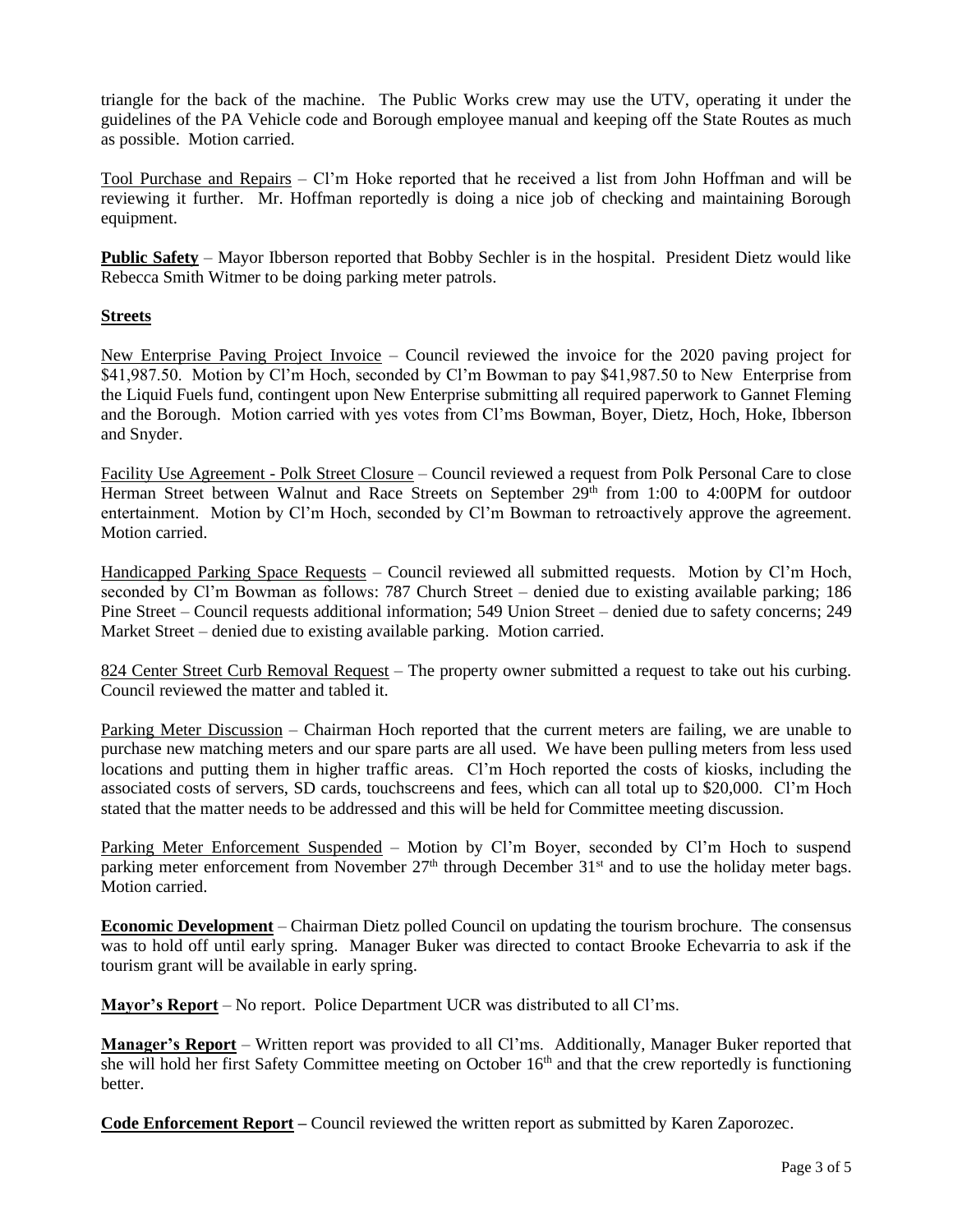**Engineer's Report** – Council reviewed the written report as submitted by Virginia Thornton. President Dietz directed Manager Buker to maintain good notes from all phone conversations. Manager Buker reported that our Public Works crew took the photographs of the Walnut Street sinkhole for Gannet Fleming.

# **Unfinished Business**

510/512 Moore Street – Dauphin County Land Bank Update – Cl'm Hoch reported that according to the Solicitor Kerwin, the Borough should anticipate four to five months to acquire the property. Dauphin County will grant \$47,000, conditional upon acquiring the property by July 31, 2021. It would then be deeded over to the DCLB, demolished and then deeded back to Millersburg Borough. The end use is unknown; possibly another home. We should budget \$6,000 times two for deed transfers. Motion by Cl'm Hoch, seconded by Cl'm Bowman to have Solicitor Kerwin start the legal process for condemnation with the end goal of obtaining ownership of 510/512 Moore Street. Motion carried with yes votes from Cl'ms Bowman, Boyer, Dietz, Hoch, Hoke, Ibberson and Snyder.

YSM Invoices – Council reviewed two invoices for the MYO Park Renovation project. Motion by Cl'm Snyder, seconded by Cl'm Hoke to pay YSM Invoice No. 6389 for \$3,397.54 from the General Fund Reserve Account and to seek reimbursement from the Gaming Grant as required by DCNR. Motion carried with yes votes from Cl'ms Bowman, Boyer, Dietz, Hoch, Hoke, Ibberson and Snyder. Motion by Cl'm Snyder, seconded by Cl'm Hoke to pay YSM Invoice No. 6413 for \$1,285.52 from the General Fund Reserve Account and to seek reimbursement from the Gaming Grant as required by DCNR. Motion carried with yes votes from Cl'ms Bowman, Boyer, Dietz, Hoch, Hoke, Ibberson and Snyder.

Reopening Borough Building – Council agreed to make no changes and to remain closed to the public.

HRG Invoice – Center Street Erosion Control Project – Council reviewed HRG's latest invoice. Motion by Cl'm Hoke, seconded by Cl'm Hoch to pay HRG Invoice No. 145301 for \$1,000 from the General Fund Reserve Account. Motion carried with yes votes from Cl'ms Bowman, Boyer, Dietz, Hoch, Hoke, Ibberson and Snyder.

#### **New Business**

Disposition of State Aid Received for Volunteer Fire Relief Association –Secretary Jackson reported that the Borough received \$11,651.56 in State aid. Motion by Cl'm Bowman, seconded by Cl'm Hoke to pay \$11,561.56 to the Millersburg Fire Relief Association. Motion carried with yes votes from Cl'ms Bowman, Boyer, Dietz, Hoch, Hoke, Ibberson and Snyder.

Disposition of State Aid Received for Borough Pension Plans – Secretary Jackson reported that the Borough received \$28,850.78 in State aid. Motion by Cl'm Bowman, seconded by Cl'm Hoch to pay the full amount in to PMRS per the 2020 MMO's. Motion carried with yes votes from Cl'ms Bowman, Boyer, Dietz, Hoch, Hoke, Ibberson and Snyder.

Just for Today Letter of Support for CDBG – Council reviewed a draft of a letter of support as prepared by Manager Buker. JFT is requesting grant funding for renovations, furnishings and operations at the proposed site in town. Motion by Cl'm Hoke, seconded by Cl'm Hoch to approve the letter of support as written. Motion carried.

Gannett Fleming Invoices – Council reviewed Secretary Jackson's accounting of sixteen invoices for engineering services from April through September 2020. Motion by Cl'm Bowman, seconded by Cl'm Hoke to process the invoices as follows: three invoices totaling \$517.50 for ADA upgrades to 101 West Street to be forwarded to Dauphin County for payment through the Gaming Grant; two invoices totaling \$3,974.63 for street planning to be paid from Liquid Fuels funds; invoices totaling \$2,743.25 for general services, meeting attendance, FEMA scoping, Lot 26 and Walnut Street to be paid from General Fund under the engineering expenses line item and \$5,201.25 for ADA Grant matching funds to be paid from the General